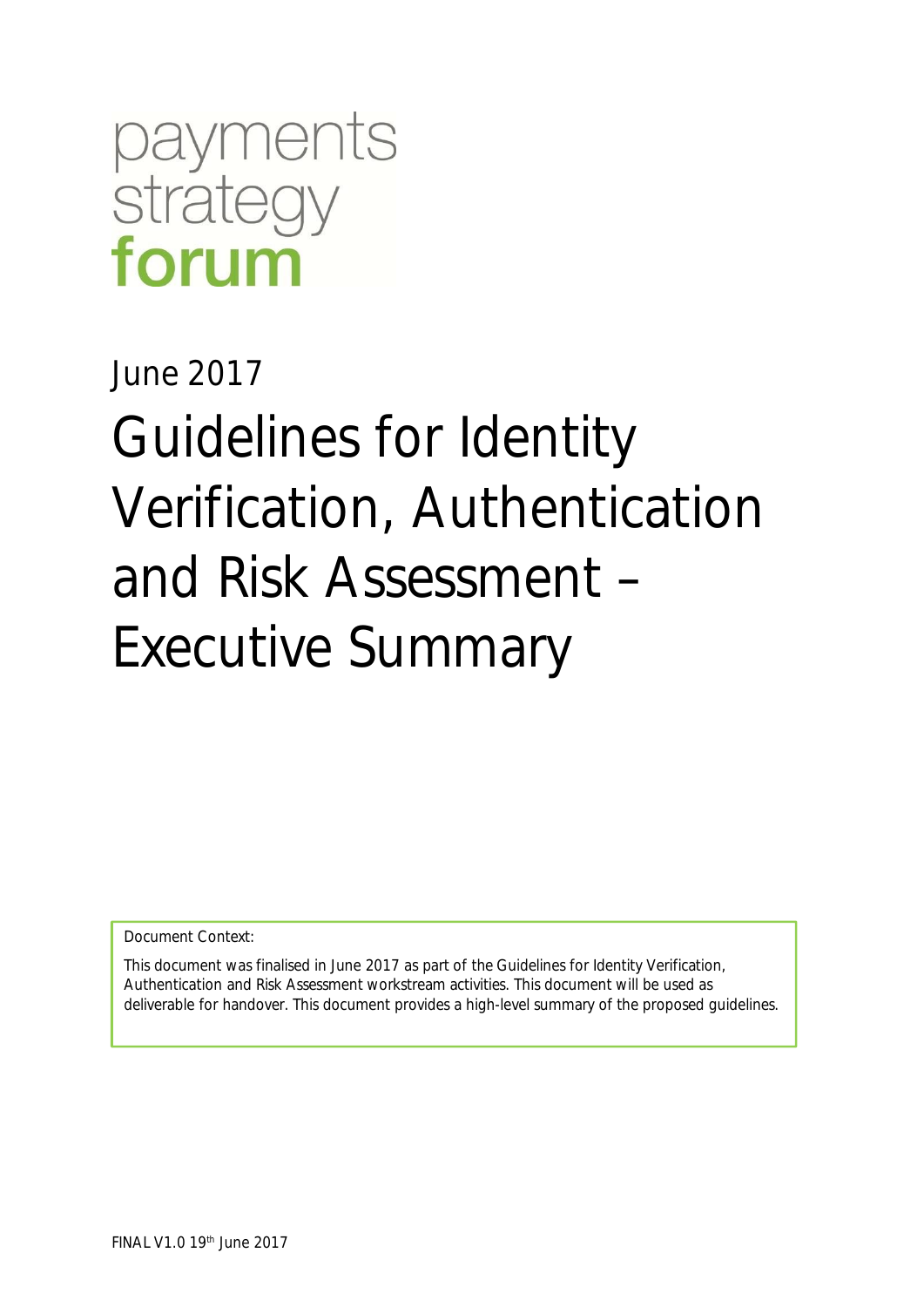## GUIDELINES FOR IDENTITY VERIFICATION, AUTHENTICATION AND RISK ASSESSMENT

### Executive Summary

The Guidelines are an end to end specification for how identity management should be implemented by Payments Service Providers (PSPs), from inception of their relationship with an end-user, through payments transaction processing (sending and receiving) and ongoing payments related account management activities (such as record keeping), up to the termination of the relationship.

#### Key Problem Areas Being Addressed

Weaknesses in identity management have enabled criminals to access and misuse the payment system to either inject illicit funds, move illicit funds, fund criminal activity, fraudulently obtain funds, assets, goods or services, or to evade financial sanctions.

Common sources of weaknesses are related to PSP internal policies and procedures, which can be: incommensurate with the degree of risk faced; inconsistently applied within the organisation; prone to errors in their application; and vulnerable to compromise due to PSP colleague coercion or external actors with inside information.

The Guidelines will provide a basis for more effective technology deployment; focussed detection and prevention of previously unknown identity misuse scenarios; reduced instances of incorrect linkage of applicants or transactions to genuine and valid identities (e.g. by greater use of the JMLSG antiimpersonation check); and greater protection of identity data to prevent loss and misuse.

Fraud and financial crime actors target payments systems and, with the improvements in transaction execution controls, are increasingly using compromised identities to avoid detection. Whilst the Guidelines will reduce the detriments and problems outlined above and many of those covered in the 'Payments Strategy for the 21st Century' Document, they should be seen as an important part of a broader defence and not as a standalone remedy for all detriments.

For example, the regulatory requirements are for a PSP to be 'risk-sensitive' and the JMLSG Guidance is for the PSP to be 'reasonably satisfied' as to a customer's identity. The Guidelines will set out paymentsrelated interpretations of these to ensure that a fraudster cannot 'arbitrage' between PSPs and acquire a stronger false identity based on opening an account where a PSP has taken a significantly different approach.

Voluntarily adopting these Guidelines will assist PSPs to reduce levels of identity related fraud and financial crime associated with, for instance, Direct Debit Mandates, Cardholder Not Present payments and Authorised Push Payments. The Guidelines will recognise that they will be used alongside other tools available to PSPs that will continue to evolve, especially in online services such as documentation validation, for example.

#### Purpose of the Guidelines

In summary, the Guidelines will be a document that:

- better enables PSPs, particularly smaller organisations and new entrants, to make identity management control design decisions and develop practical execution processes which raise the barrier against identity misuse, both in their organisations and the payment sector generally;
- consolidates and enhances understanding of the key requirements of existing identity J. management requirements applicable to Payment Services Providers that are embedded within a wide range of regulations, formal guidance, good practice guides and electronic identity management schemes; and providing references to the source requirement;
- identifies areas where alternative practical options exist to achieve day to day compliance and sets out a minimum baseline for compliance where necessary;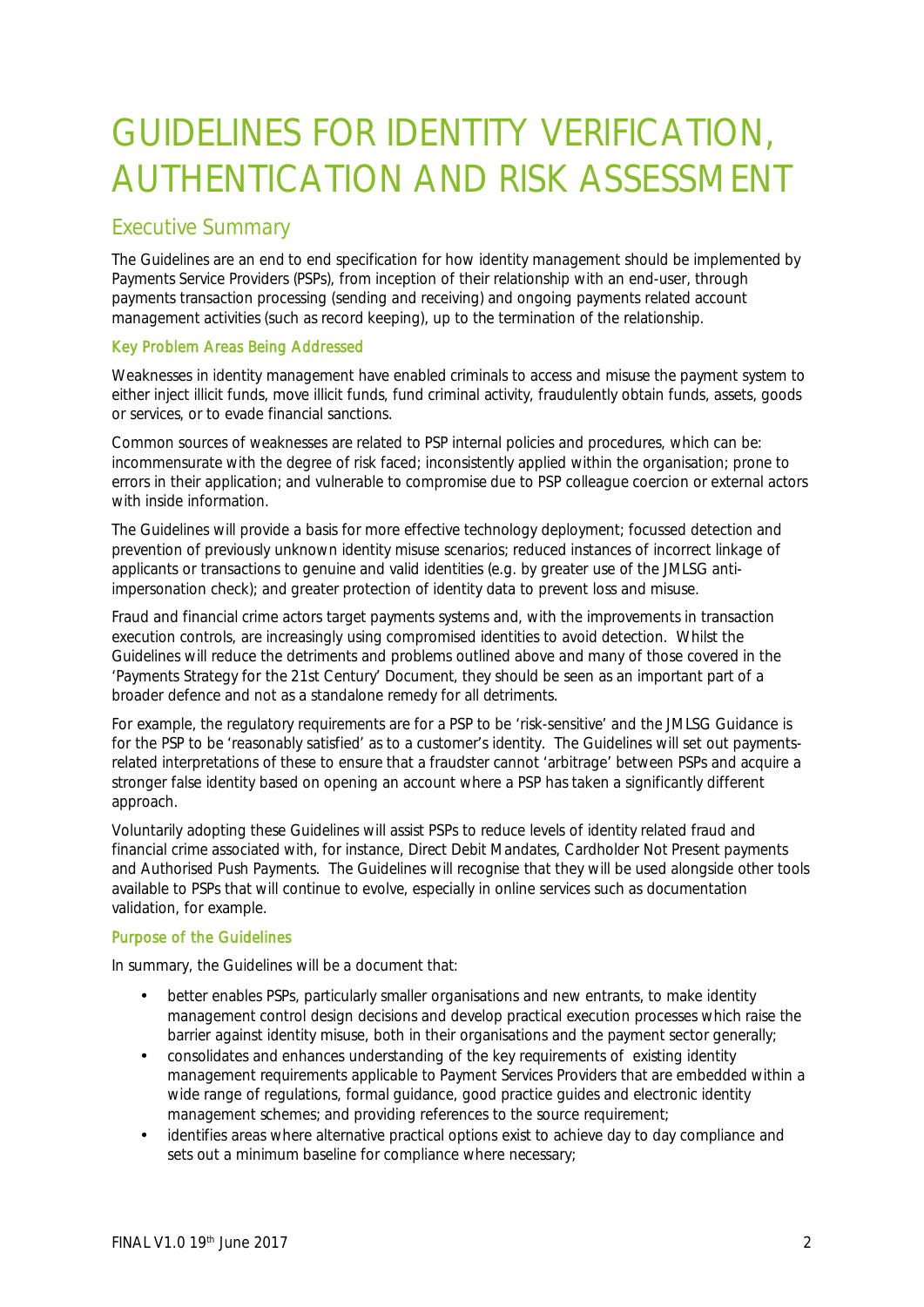- will reinforce the risk-based approach that is a common theme of the existing regulations and guidance, with a view to PSP controls being as tight as they practically can be, while being as flexible as they need to be to reduce and not add to end-user detriments;
- provides a common basis for PSPs to assess the level of risk associated with placing reliance on a counterparty PSP's identity management, thus removing duplication of effort which will be more efficient, quicker and reduce end-user detriment.

A Guidelines Scope Document has been produced that sets out in detail what the Identity Guidelines will cover, including a synopsis of the content of each of the chapters.

#### Positioning in Relation to Existing Regulations and Guidance

The obligations that PSPs have regarding identity management emanate from a variety of pieces of legislation (all with different core themes and objectives) and multiple agencies, regulators and authorities also have an interest in identity management and have issued usage rules and guidance material.

Regarding consumer payments, the core 'pillars' of financial crime compliance are: AML, CTF, Sanctions, Fraud and Cyber/Data Security. Identity Management is a common theme that cuts across all of these pillars and therefore can be a source of understandable confusion amongst PSPs.

The Guidelines will take account of existing regulations and guidance and will adopt a similar approach to the JMLSG Guidance, by explicitly stating which regulatory or guidance provision a paragraph relates to. They will however have a narrower focus than the JMLSG as they will only consider aspects relating to payments, but with reference to a broader range of material such as the EU Payment Services Directive.

Whilst the Guidelines will build on existing guidance, they will not create any new obligations but rather highlight where existing provisions are more or less relevant to the specific payments environment and where there are risk-based judgments that can be made whilst retaining good controls that are fully compliant.

The Guidelines will not be sector specific in terms of end-users or target markets for PSPs, but will be specific to the role of the PSP in making and receiving payments. If there are any sector specific considerations in the context of payments then these will be drawn out where relevant.

#### Plan for Implementation

The Guidelines Scope Document will be the basis of the development of the Guidelines, which will be completed in draft form by the end of 2017. There will follow a period of testing, validation and refinement involving representative stakeholders in a suitable environment, concluding in a final set of Guidelines ready for publication by the end of June 2018. It is envisaged that initial adoption will be by the testing participants but that a further set of PSPs will use the Guidelines to revise/establish their Identity Management policies and procedures during the second half of 2018 and that they will be provided with additional support by the implementation team during that period.

It is proposed that the new consolidated financial services trade association body, UK Finance, is charged with leading the development, testing and implementation of the Guidelines as outlined above. It is further proposed that UK Finance is accountable for providing the governance associated with content, usage and future development of the Guidelines.

It is envisaged that UK Finance will commission a suitable third party to draft, consult and finalise the Guidelines, ahead of formal publication by one or more institutions and voluntary adoption by PSPs. As part of this process, consideration must be given to appropriate certification and maintenance activity and responsibility.